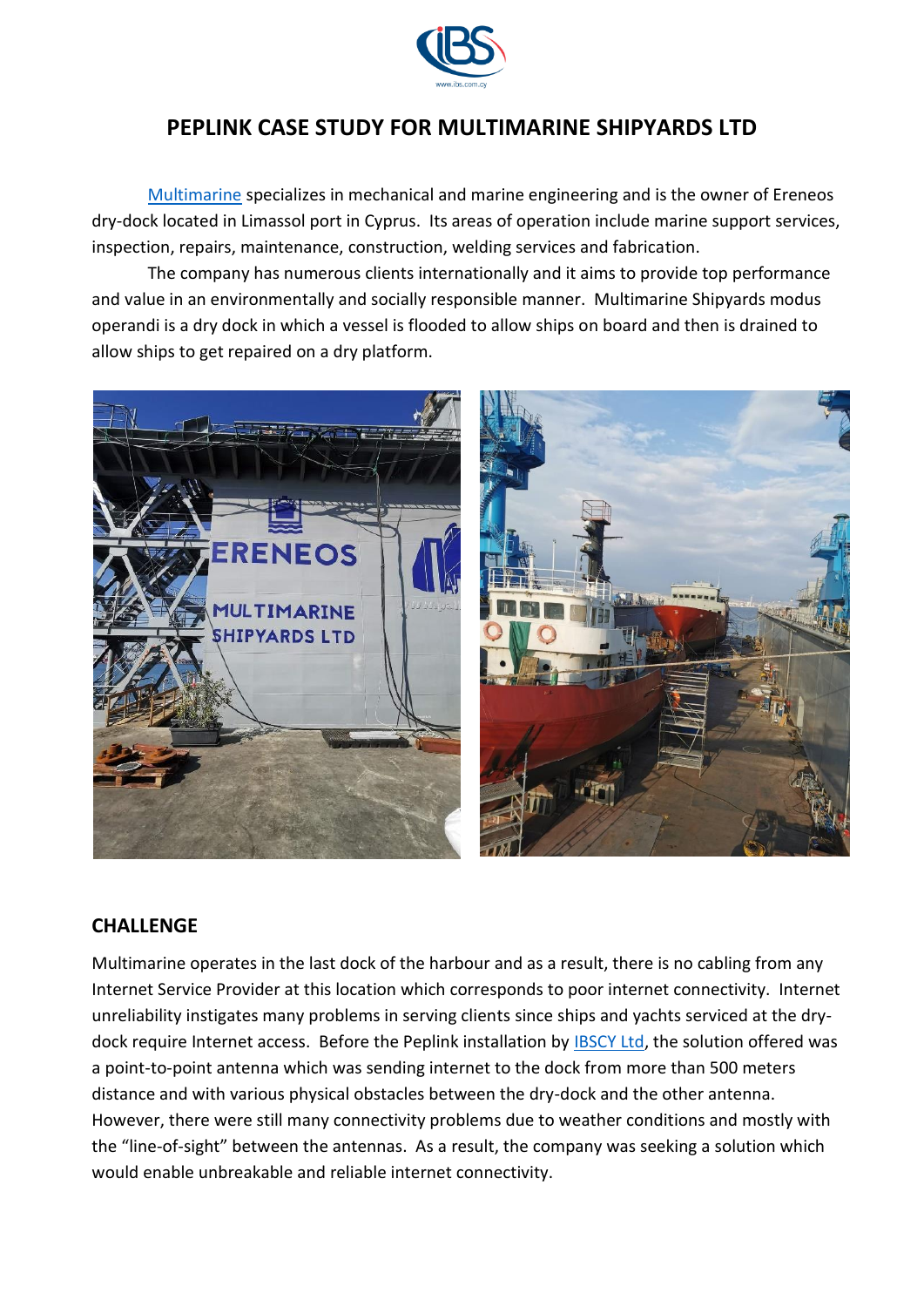



#### **SOLUTION**

IBS, taking into consideration Multimarine's challenges, proposed the use of Peplink's devices and technology which is especially designed to bypass these problems. IBS solution included the deployment of a balance 310X serving as the entry pint and management of the network. Balance 310X offers several WANs functionality and more specifically, a fiber connection (ethernet), cellular connection via a sim card and Wi-Fi. Most importantly, its unique failover feature enables switching between connections automatically if one them fails. In addition, 6 other devices were used to ensure internet distribution in the whole vessel and at the promenade in front of the vessel. Three AP One AC mini were implemented indoors, in the staff's cabin conference room and in the control room. Moreover, on the outside of the vessel as well as outside the captain's office, three AP Pro ACs were used to ensure connectivity everywhere.